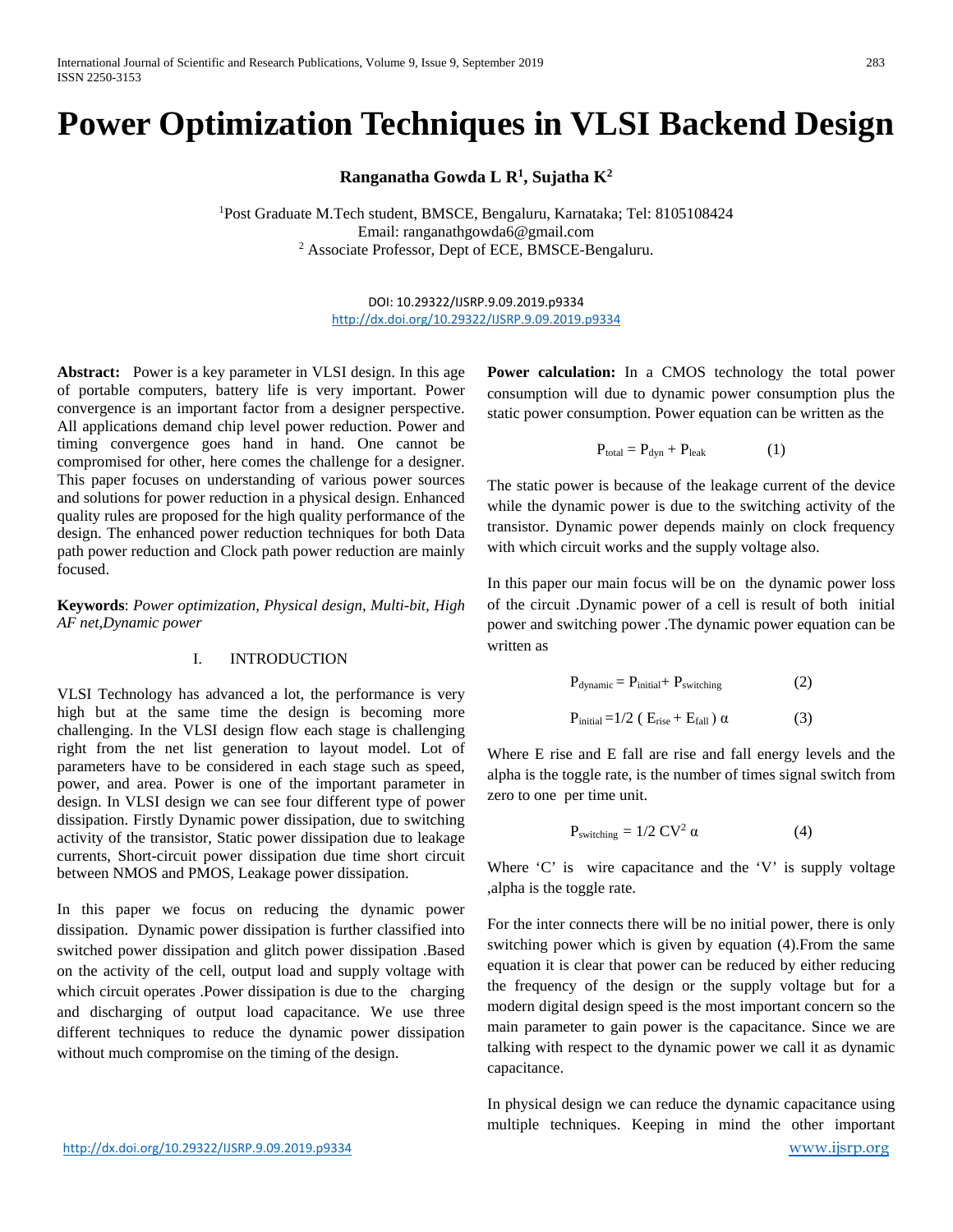parameters like speed area we propose three different techniques to reduce the dynamic capacitance there by reducing the dynamic power.

**Power trends in physical design stage**: In the advanced technology nodes, the power consumption because of static power is about 10% and internal circuit power is about 20%. Dynamic power contributes almost 80% of the circuit total power this is shown in the chart below



Figure 1: Total Power distribution chart

Since dynamic power contributes almost 80% of the total power it is the key factor for reducing the overall power loss of the circuit.

Dynamic power consists of internal power, switching power ,leakage power..Dynamic power distribution chart is shown below



Figure 2: Dynamic Power distribution chart

From the above pie chart it is clear that major portion of the dynamic power consumption is because of switching activity of the cell or a net .In order to scale down the switching power we have to reduce the capacitance of the nets or cells which have high activity factor. In a typical digital design the clock nets will contribute more to the dynamic power since the activity of the clock nets will be high.

With these key parameters and deep understanding of the different types of the power consumptions and there contribution to the total power we propose three different power reduction techniques that help to reduce power at i physical design stage

# II. PROPOSED WORK

This paper details three different types of dynamic power reduction techniques in physical design flow namely power aware placement, multi-bit based on TNS, multi vt synthesis.

#### **Power aware placement:**



Figure 3: Power aware placement

Power aware placement feature reduces net switching power using switching activity based power-aware placement technology. In order to scale down the total switching power, power aware placement reduces the wire-length of higher activity nets so that the capacitance of higher activity nets get reduces, leading to smaller total switching power. But we have to take care about the timing as well since it may degrade the slope on the other nets. Its a trade of between the timing and power.

**Multi-bit conversion of sequential cells:** In multi-bit conversion is to reduce the clock inverters and buffers so has to scale down the switching power of the clock network.



Figure 4: Single and Multi-bit flip-flops